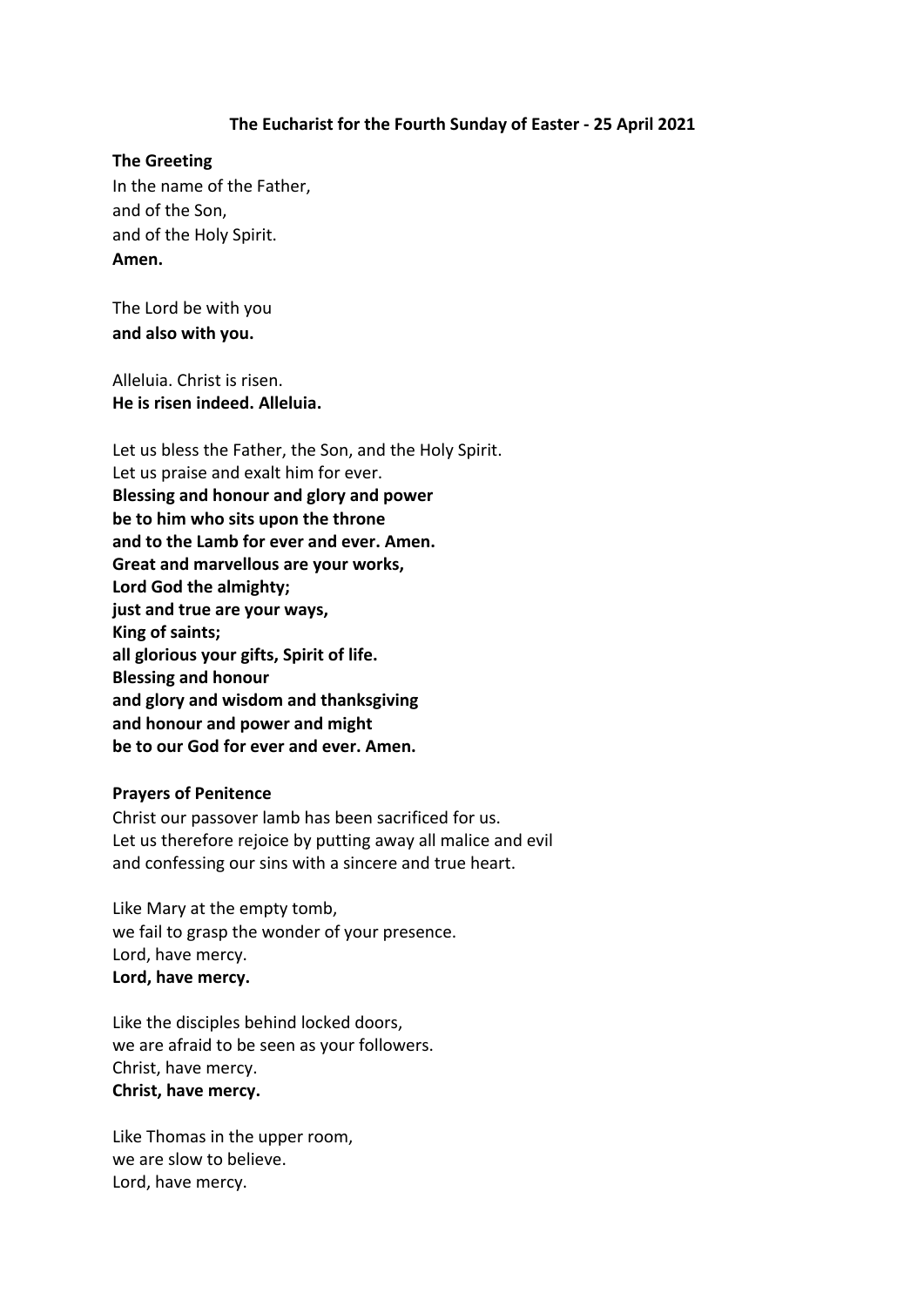### **Lord, have mercy.**

May the God of love and power forgive you and free you from your sins, heal and strengthen you by his Spirit, and raise you to new life in Christ our Lord. **Amen.**

**Gloria in Excelsis Glory to God in the highest, and peace to his people on earth.**

**Lord God, heavenly King, almighty God and Father, we worship you, we give you thanks, we praise you for your glory.**

**Lord Jesus Christ, only Son of the Father, Lord God, Lamb of God, you take away the sin of the world: have mercy on us; you are seated at the right hand of the Father: receive our prayer.**

**For you alone are the Holy One, you alone are the Lord, you alone are the Most High, Jesus Christ, with the Holy Spirit, in the glory of God the Father. Amen.**

**The Collect** Let us pray that we may reign with the risen Christ in glory.

Risen Christ, faithful shepherd of your Father's sheep: teach us to hear your voice and to follow your command, that all your people may be gathered into one flock, to the glory of God the Father. **Amen.**

## **Reading (Acts 4.5-12)**

The Jewish rulers, elders, and scribes assembled in Jerusalem, with Annas the high priest, Caiaphas, John, and Alexander, and all who were of the high-priestly family. When they had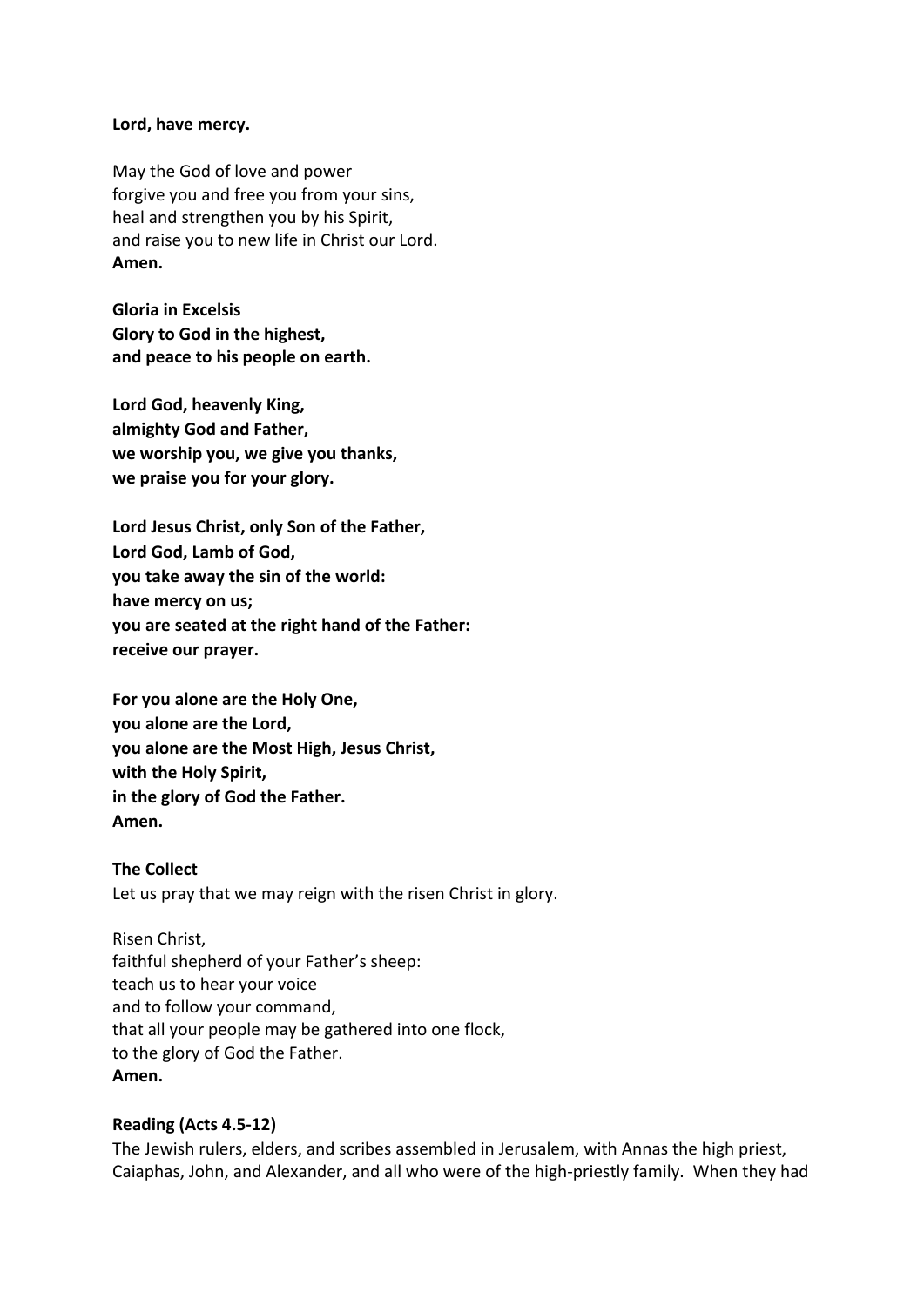made the prisonersstand in their midst, they inquired, 'By what power or by what name did you do this?' Then Peter, filled with the Holy Spirit, said to them, 'Rulers of the people and elders, if we are questioned today because of a good deed done to someone who was sick and are asked how this man has been healed, let it be known to all of you, and to all the people of Israel, that this man is standing before you in good health by the name of Jesus Christ of Nazareth, whom you crucified, whom God raised from the dead. This Jesusis "the stone that was rejected by you, the builders;

it has become the cornerstone."

There is salvation in no one else, for there is no other name under heaven given among mortals by which we must be saved.'

This is the word of the Lord. **Thanks be to God.**

# **Gospel Reading (John 10.11-18)**

Jesus Christ is risen from the dead. **Alleluia.** He has defeated the powers of death. **Alleluia.** Jesus turns our sorrow into dancing. **Alleluia.** He has the words of eternal life. **Alleluia.**

Hear the Gospel of our Lord Jesus Christ according to John. **Glory to you, O Lord.**

Jesus said to the Pharisees: 'I am the good shepherd. The good shepherd lays down his life for the sheep. The hired hand, who is not the shepherd and does not own the sheep, sees the wolf coming and leaves the sheep and runs away—and the wolf snatches them and scatters them. The hired hand runs away because a hired hand does not care for the sheep. I am the good shepherd. I know my own and my own know me, just as the Father knows me and I know the Father. And I lay down my life for the sheep. I have other sheep that do not belong to this fold. I must bring them also, and they will listen to my voice. So there will be one flock, one shepherd. For this reason the Father loves me, because I lay down my life in order to take it up again. No one takesit from me, but I lay it down of my own accord. I have power to lay it down, and I have power to take it up again. I have received this command from my Father.'

This is the Gospel of the Lord. **Praise to you, O Christ.**

**Sermon**

**The Creed We believe in one God,**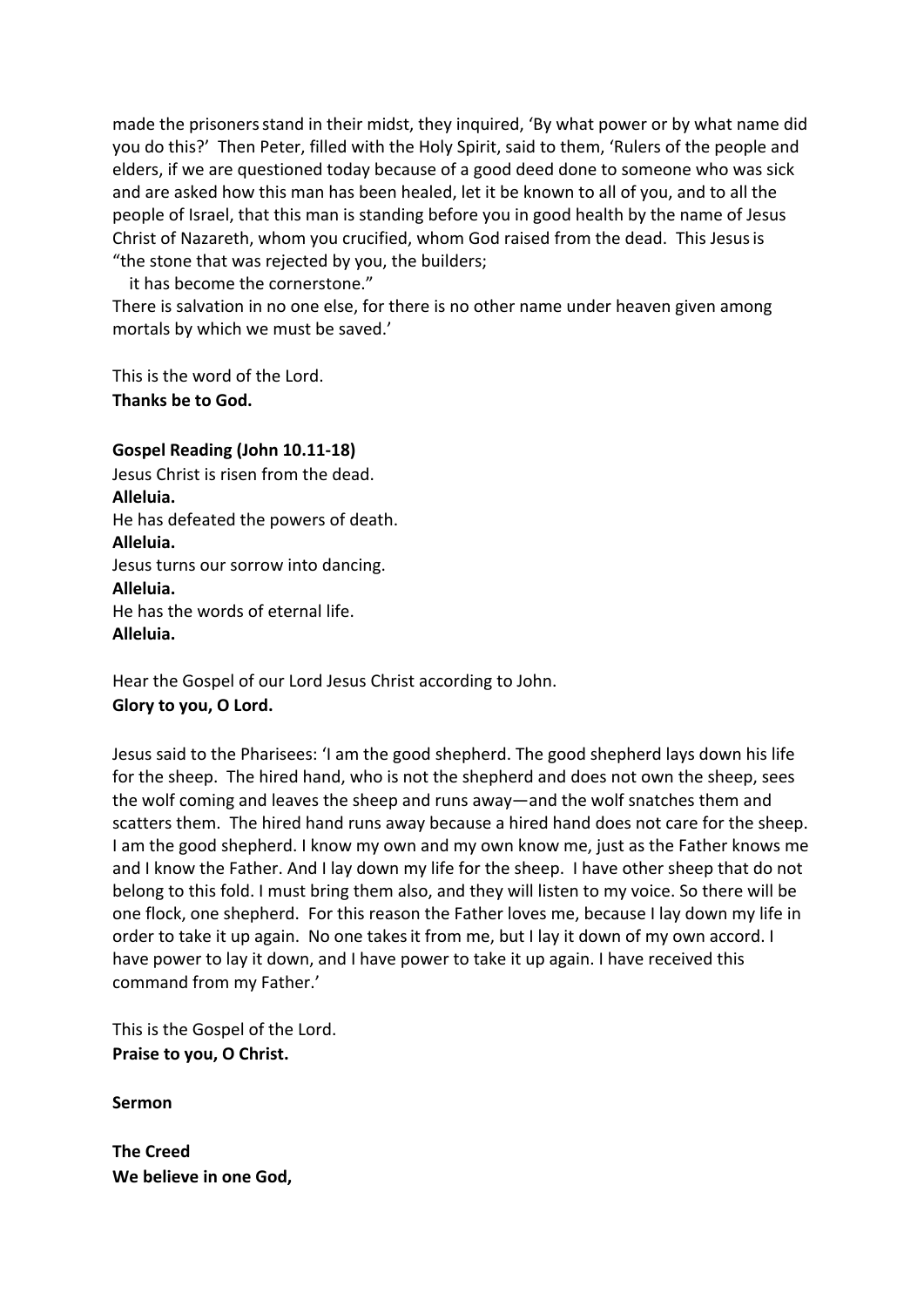**the Father, the Almighty, maker of heaven and earth, of all that is, seen and unseen.**

**We believe in one Lord, Jesus Christ, the only Son of God, eternally begotten of the Father, God from God, Light from Light, true God from true God, begotten, not made, of one Being with the Father; through him all things were made. For us and for our salvation he came down from heaven, was incarnate from the Holy Spirit and the Virgin Mary and was made man. For our sake he was crucified under Pontius Pilate; he suffered death and was buried.** 

**On the third day he rose again in accordance with the Scriptures; he ascended into heaven and is seated at the right hand of the Father. He will come again in glory to judge the living and the dead, and his kingdom will have no end.**

**We believe in the Holy Spirit, the Lord, the giver of life, who proceeds from the Father and the Son, who with the Father and the Son is worshipped and glorified, who has spoken through the prophets. We believe in one holy catholic and apostolic Church. We acknowledge one baptism for the forgiveness of sins. We look for the resurrection of the dead, and the life of the world to come. Amen.**

### **Prayers of Intercession**

In the power of the Spirit and in union with Christ, let us pray to the Father

*We use this response:* Lord, hear us. **Lord, graciously hear us.**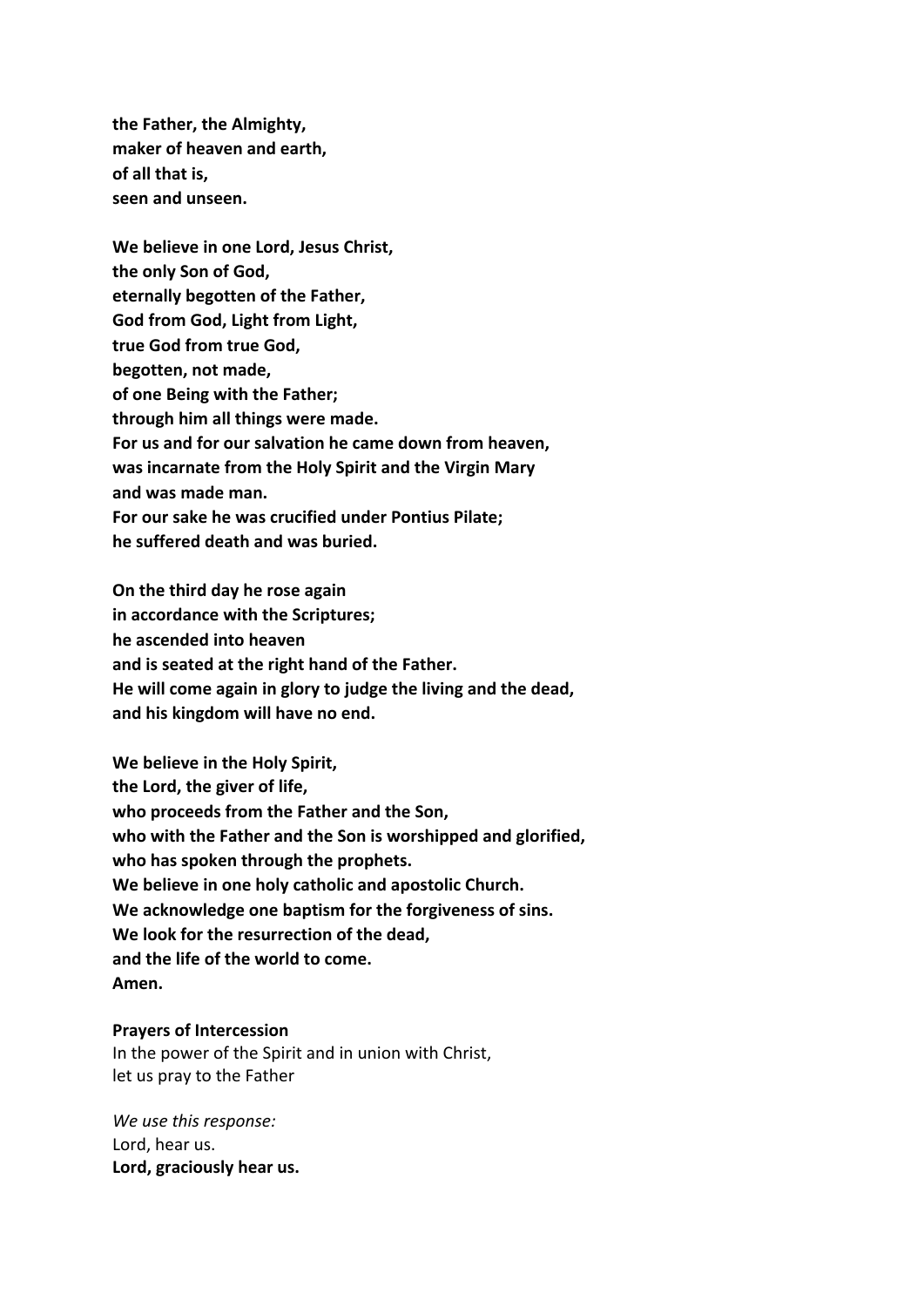### **The Peace**

The risen Christ came and stood among his disciples and said, 'Peace be with you.' Then were they glad when they saw the Lord. Alleluia.

### Alleluia.

The peace of the risen Christ be always with you **and also with you. Alleluia.**

*We say to one another* **Christ is risen.**

## **Preparation of the Table**

Risen Lord Jesus Christ, we believe you, and all we have heard is true. When you break bread may we recognize you as the fire that burns within us, that we may bring light to your world. **Amen.**

### **The Eucharistic Prayer**

The Lord be with you **and also with you.**

Lift up your hearts. **We lift them to the Lord.**

Let us give thanks to the Lord our God. **It is right to give thanks and praise.**

It is indeed right, our duty and our joy, always and everywhere to give you thanks, almighty and eternal Father, and in these days of Easter to celebrate with joyful hearts the memory of your wonderful works. For by the mystery of his passion Jesus Christ, your risen Son, has conquered the powers of death and hell and restored in men and women the image of your glory. He has placed them once more in paradise and opened to them the gate of life eternal. And so, in the joy of this Passover, earth and heaven resound with gladness, while angels and archangels and the powers of all creation sing for ever the hymn of your glory:

## **Holy, holy, holy Lord,**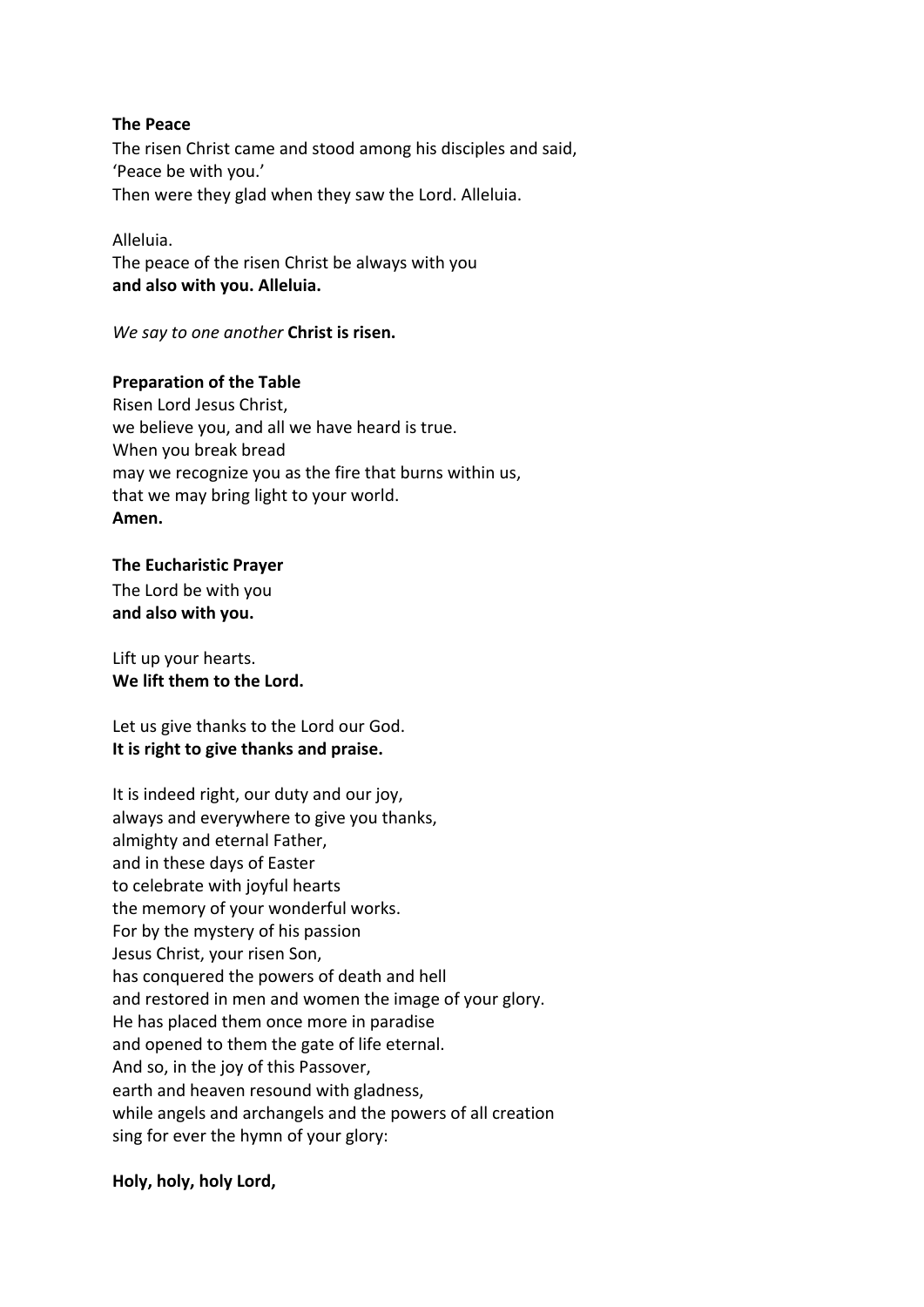**God of power and might, heaven and earth are full of your glory. Hosanna in the highest. Blessed is he who comes in the name of the Lord. Hosanna in the highest.**

Lord, you are holy indeed, the source of all holiness; grant that by the power of your Holy Spirit, and according to your holy will, these gifts of bread and wine may be to us the body and blood of our Lord Jesus Christ;

who, in the same night that he was betrayed, took bread and gave you thanks; he broke it and gave it to his disciples, saying: Take, eat; this is my body which is given for you; do this in remembrance of me.

In the same way, after supper he took the cup and gave you thanks; he gave it to them, saying: Drink this, all of you; this is my blood of the new covenant, which is shed for you and for many for the forgiveness of sins. Do this, as often as you drink it, in remembrance of me.

Praise to you, Lord Jesus: **Dying you destroyed our death, rising you restored our life: Lord Jesus, come in glory.**

And so, Father, calling to mind his death on the cross, his perfect sacrifice made once for the sins of the whole world; rejoicing in his mighty resurrection and glorious ascension, and looking for his coming in glory, we celebrate this memorial of our redemption. As we offer you this our sacrifice of praise and thanksgiving, we bring before you this bread and this cup and we thank you for counting us worthy to stand in your presence and serve you.

Send the Holy Spirit on your people and gather into one in your kingdom all who share this one bread and one cup, so that we, in the company of the Blessed Virgin Mary, St Peter, and all the saints, may praise and glorify you for ever,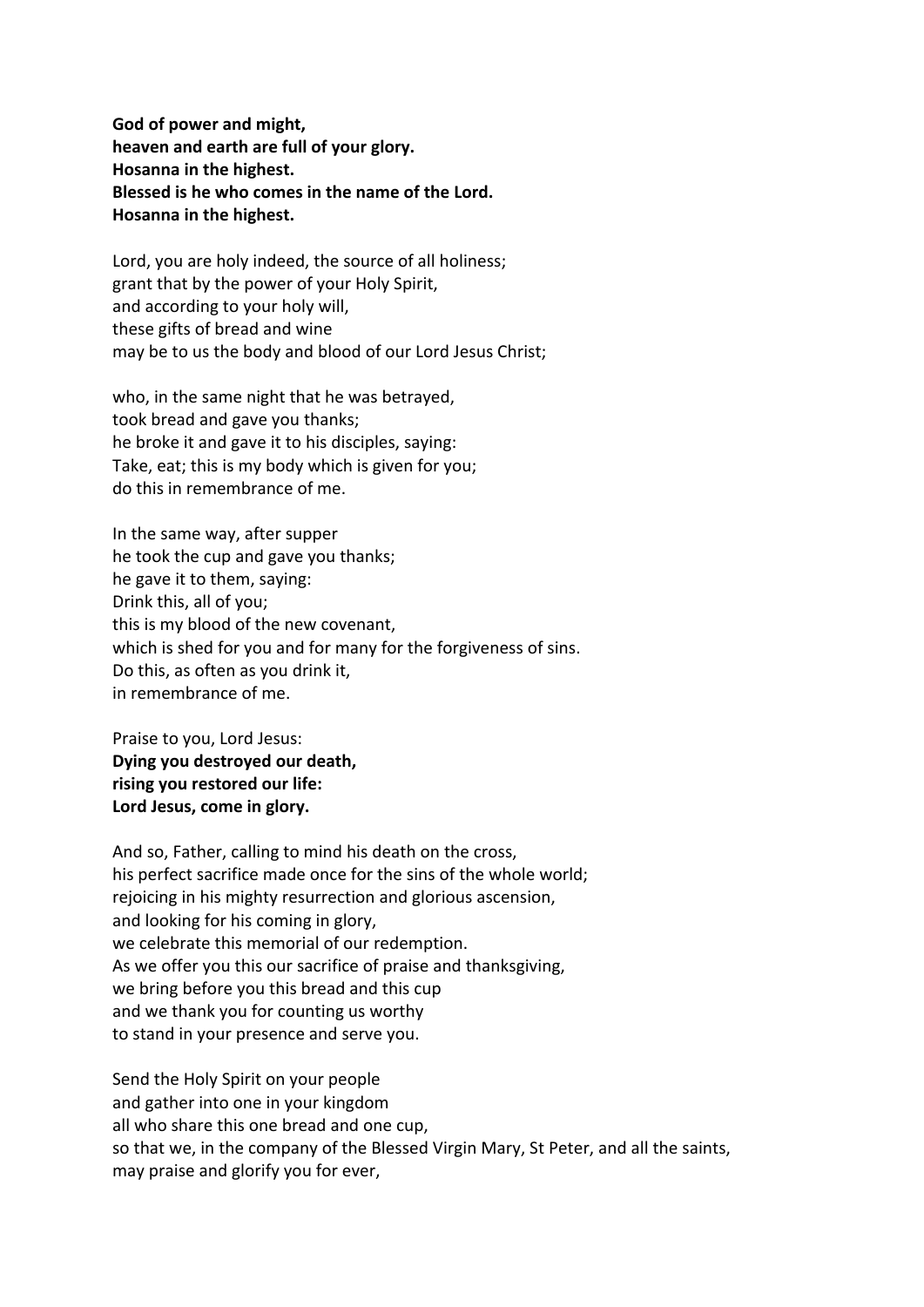through Jesus Christ our Lord;

by whom, and with whom, and in whom, in the unity of the Holy Spirit, all honour and glory be yours, almighty Father, for ever and ever. **Amen.**

### **The Lord's Prayer**

Rejoicing in God's new creation, as our Saviour taught us, so we pray **Our Father in heaven, hallowed be your name, your kingdom come, your will be done, on earth as in heaven. Give us today our daily bread. Forgive us our sins as we forgive those who sin against us. Lead us not into temptation but deliver us from evil. For the kingdom, the power, and the glory are yours now and for ever. Amen.**

#### **Breaking of the Bread**

Jesus says, I am the bread of life, whoever eats this bread will live for ever. **Lord, our hearts hunger for you; give us this bread always.**

#### **Giving of Communion**

Alleluia. Christ our passover is sacrificed for us. **Therefore let us keep the feast. Alleluia.**

The body and blood of Christ. **Amen.**

*Communion is administered in silence.*

**Prayers after Communion** Let us pray.

Merciful Father, you gave your Son Jesus Christ to be the good shepherd,